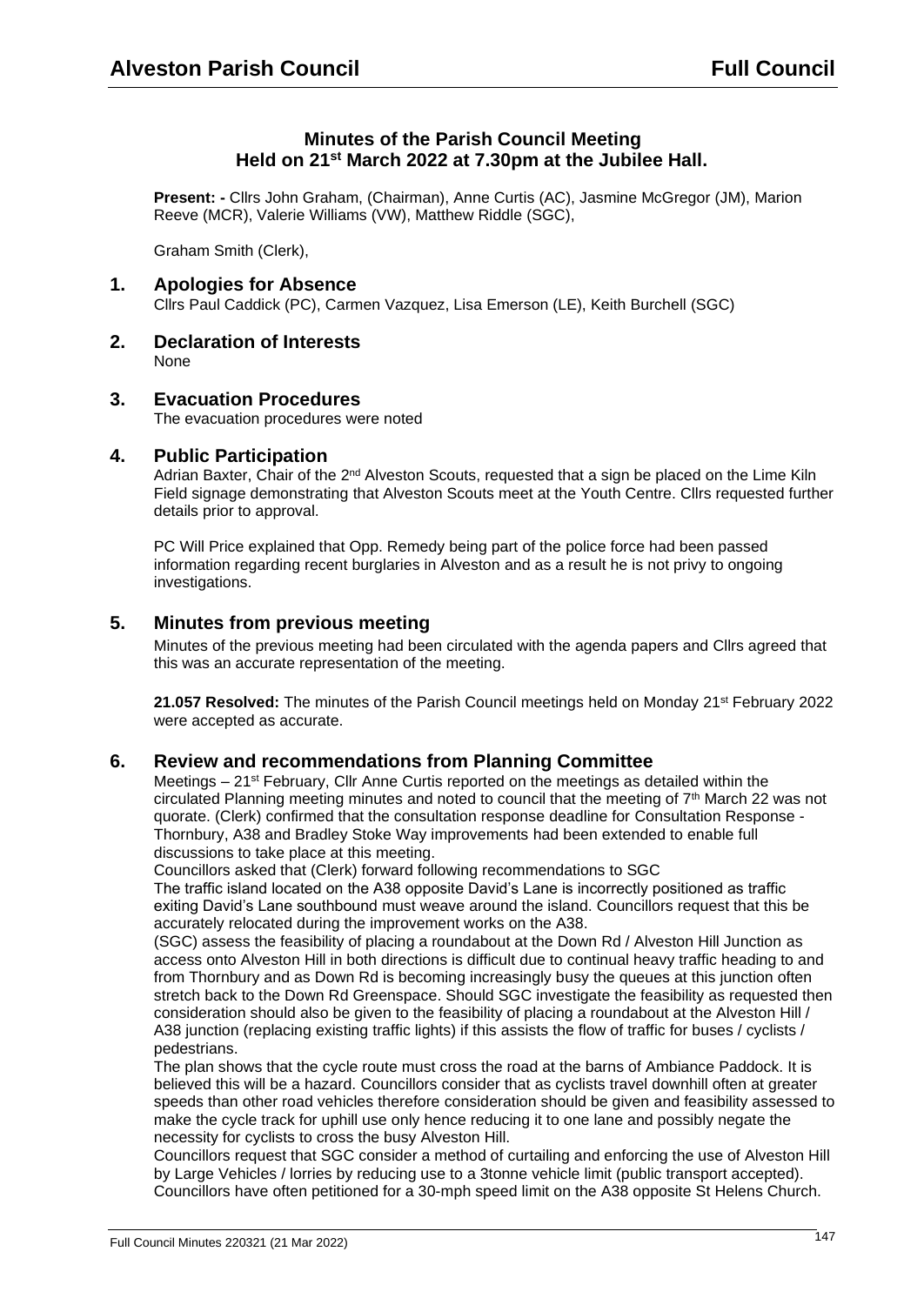## **7. Responsible Councillor and community group reports.**

(JM) informed Cllrs that an expected date for installation of the outdoor gym equipment would be in late April/May.

The public consultation relating to the installation of new equipment for the "Cross Hands" play area was available on the website and on "Facebook". (JM) expressed concerns that this was too complex for the users of "Facebook" and sought to placing on the page something quicker and easier for residents and would contact Nicola Glanville to establish whether this would be acceptable for trustees. Details of the consultation will be in the April edition of "Helmet" which will be distributed to all residents in the last week of March.

(Clerk) informed Councilors that an application for s106 funding relating to the "Gables" development had been received from SGC. (Clerk) demonstrated the areas relevant to the application and the Jubilee / Like Kiln areas falls outside the acceptable areas. (MR) stated that SGC should be approached to request an extension to the zone as applicable to Lime Kiln play areas and allotments.

(Clerk) informed Cllrs that progress relating to the gifting of allotment land was in process with solicitors and the Land Registry, but the process is slow. The AGM of the Alveston Allotment Association is due to take place on  $28<sup>th</sup>$  March which (PC) said he would attend it available.

## **8. South Gloucestershire Council**

(MR) informed Cllrs that an application for installing a zebra crossing through the centre of Down Rd located at the Store had been received and officers are happy to support the request however funding would be competing against all other Road Traffic applications.

(JM) asked if SGC are considering improvements to the Down Rd / Vatingstoke Lane junction prior to the completion of the development of the new school.

## **9. Financial Matters**

February Financial Statement and reconciliation had been pre-circulated to Cllrs. (JM) requested confirmation that the report had been reviewed and recommended they be accepted as true and accurate by the Council.

**21.058 Resolved:** The financial report for January as presented was accepted as accurate.

## **10. Review of Standing Orders**

(Clerk) had previously distributed the revised Standing Orders with amendment on Section 25 relating to Staffing as previously requested by (JM). Councillors confirmed that they had reviewed the Standing Orders and agreed to the amendment presented at the meeting. (AC) proposed that the amendment to the Standing Orders be adopted (JM) seconded and all Cllrs unanimously agreed.

**21.059 Resolved:** Council accept the revision (25) to Council Standing Orders

## **11. Down Rd Bench "Form of Indemnity" approval / Cemetery Bench Request**

(Clerk) had previously distributed the SGC Form of Indemnity for the Bench installation at the nature area on Down Rd. Cllrs confirmed that they had read this and was acceptable to sign.

(Clerk) informed Cllrs that he had been approached by a resident requesting the installation of the bench at the Cemetery. It was accepted that the placement of a bench or installation of trees had been previously restricted by the council but (Clerk) requested that Cllrs allow the installation of the bench at a position outside the immediate vicinity of the graves / area. (AC) proposed that permission be granted (VW) seconded and Cllrs unanimously agreed.

**21.060 Resolved:** Permission to site a memorial bench granted.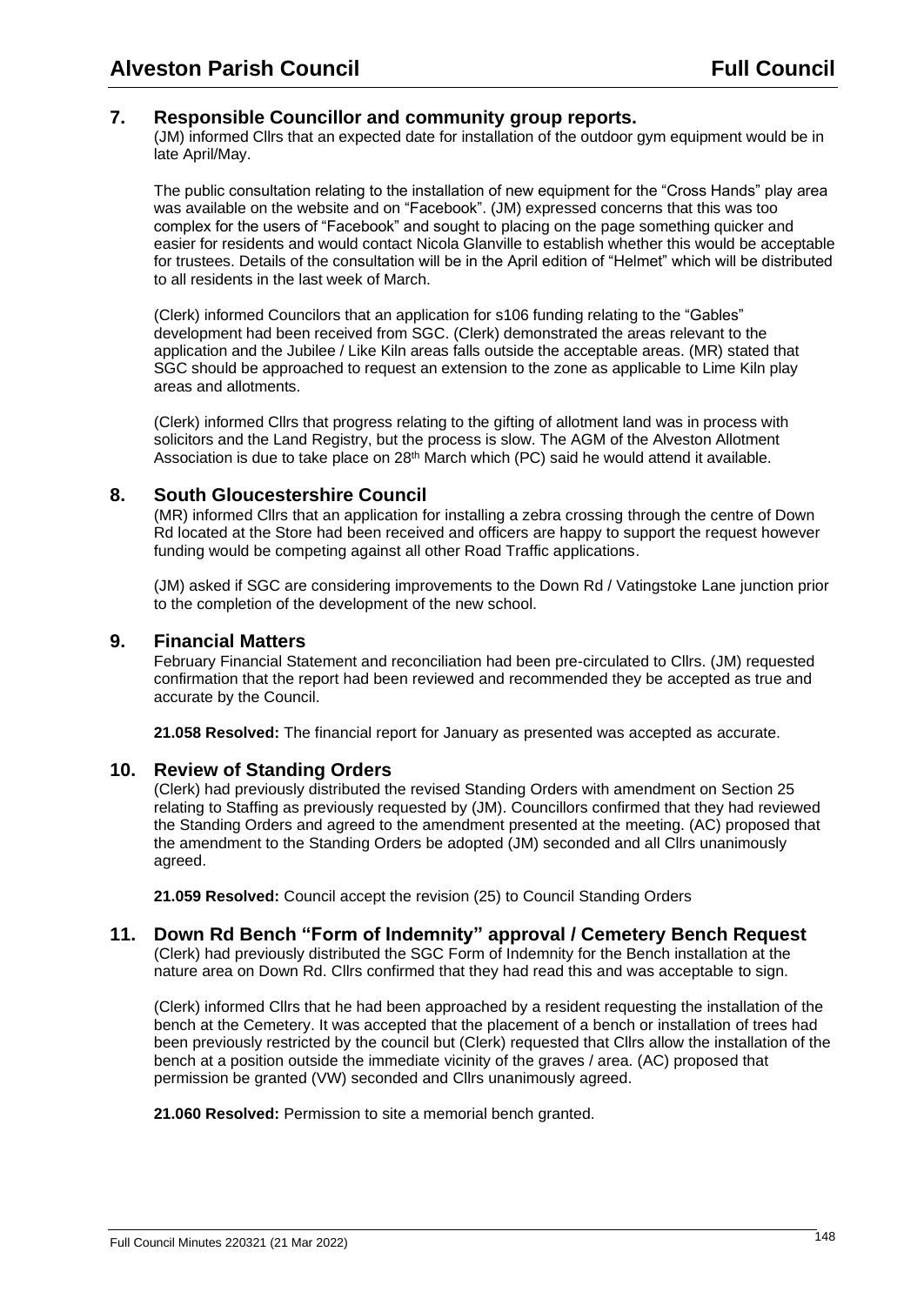## **12. Annual Parish Meeting**

(Clerk) reminded Cllrs that the Annual Parish Meeting is due to take place on April 20<sup>th</sup> in the Jubilee Hall and reviewed the purpose, process and proceedings.

## **13. Authorisation of Payments**

Payments authorisation – Payments were made out of meeting on 1st March by (JG) & (JM)

| <b>IDetails</b>               | Ref.          | £         |
|-------------------------------|---------------|-----------|
| 10% contribution to gym grant | <b>BP/188</b> | 1719.80   |
| Photocopy & Print             | <b>BP/189</b> | 43.92     |
| 2yr subscription to platform  | <b>BP/190</b> | 201.60    |
| Total Payments                |               | £1,965.32 |

#### 13.1. Payments Authorised at meeting by (JG) & (JM)

| Details                             |               |           |
|-------------------------------------|---------------|-----------|
| <b>Grounds Maintenance</b>          | <b>BP/191</b> | 1170.00   |
| Clerk - Salary & Expense            | BP/192        | 1636.74   |
| Salary - Inspect / Sweep / Shelters | <b>BP/193</b> | 413.65    |
| Salary - Cemetery Caretaker         | BP/194        | 127.10    |
| Litter/Dog Bin Empty                | <b>BP/195</b> | 61.44     |
| Total Payments                      |               | £3,408.93 |

#### 13.2. Recent Receipts

| Details                      | Ref.       |         |
|------------------------------|------------|---------|
| Memorial Fee - Plot 57       | Cheque     | 98.00   |
| Wayleave                     | Cheque     | 77.37   |
| Football – Casual Pitch Hire | Bank T/Fer | 116.00  |
| <b>Total Receipts</b>        |            | £291.37 |

**21.061 Resolved:** That all receipts and payments presented to the PC meeting on 21<sup>st</sup> March 2022 were accepted.

### **14. Correspondence**

None.

#### **15. Website / Helmet**

None

#### **16. Any Matters the Chair Considers Urgent**

(MR) requested (on behalf of Alveston WI) a grant for the purchase of a bench. (Clerk) stated that a standard process is required for all grant applications which entails the filling of forms and financial details of the organisation. This grant application window always opens in October and at that point forms are available on Alveston.org. (JM) requested that an application be made at the grant funding rounds in October.

(Clerk) referring to the item from 2nd Alveston Scouts during the Public Participation section of the meeting had received (via email) a visual of the sign intended to be placed at the entrance to the